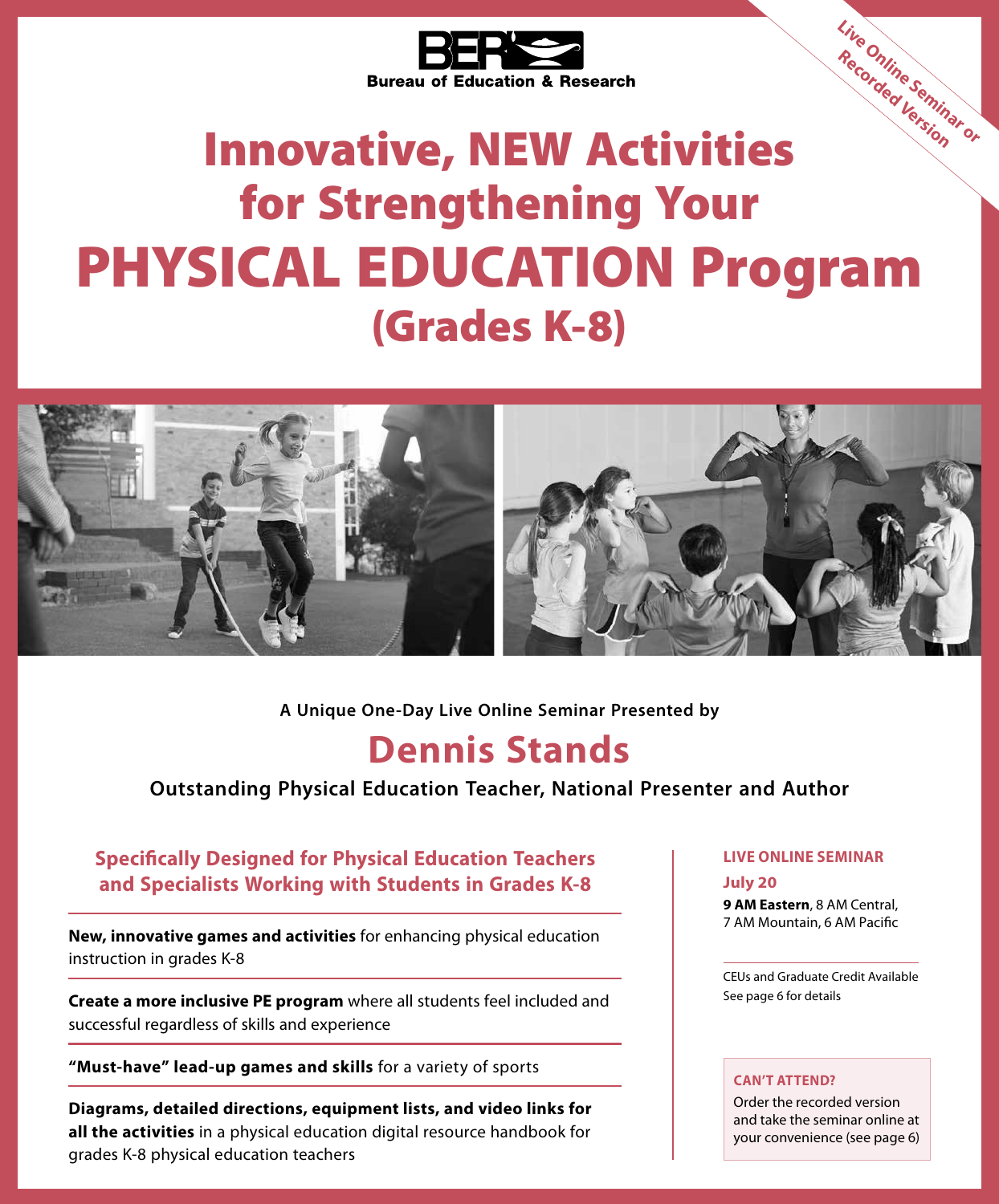### **Ten Key Benefits of Attending**

" Dennis is an excellent teacher! He has new material every time I take a seminar by him." **– LAURA HARLIN, PE TEACHER**



**Who Should Attend** Physical Education Teachers and Specialists serving grades K-8

#### **1. Experience a Myriad of NEW and Innovative Activities for Grades K-8 Physical Education**

Learn a wide variety of new and innovative activities for strengthening your current PE program … All activities meet the National Physical Education Standards

**2. Utilize Engaging, NEW Warm-up Activities to Use in the First 5-10 Minutes of Your PE Class**

Learn new quick ways to get heart rates elevated in a fun, safe way … Designed to get ALL kids moving for the entire time

**3. Create a More Inclusive Physical Education Program Where All Students Feel Included and Successful**

Discover practical ways to help all students experience success and positive involvement regardless of their abilities and experience

### **4. Implement Proven Management Strategies for Grouping Classes in Fast and Fair Ways**

Learn how to quickly make teams or groups for any activity – saving valuable time … Methods that help all students feel included within a group

### **5. Increase Your Repertoire of New and Innovative Cooperative Activities for Building Teamwork Skills**

Teamwork is the focus for these type of activities, with groups learning how to work together to accomplish a task

**6. Incorporate Fun, Heart-Pounding, Rhythm Activities in Your PE Program** Rhythm is an important aspect of any physical education program … Learn simple rhythmic activities that are fun and easy to teach

### **7. Align your PE program with the National Standards for Physical Education and Classroom Academics**

Learn innovative games and activities aligned with the National PE Standards that can be used to teach almost any academic subject

#### **8. Develop Lead-up Games and Skills for a Variety of Sports**

Learn mini-games and drills that challenge the more accomplished athlete and are equally fun for those with lesser skills

- **9. Discover NEW and Unique Ways to Calm Students After an Active PE Class** Learn how to calm down students before they return to their classrooms
- **10. Receive an Extensive Grades K-8 Physical Education Digital Resource Handbook** You'll leave with an extensive physical education digital resource handbook designed specifically for grades K-8 physical education teachers that is packed with new and innovative activities you can use immediately in your own PE program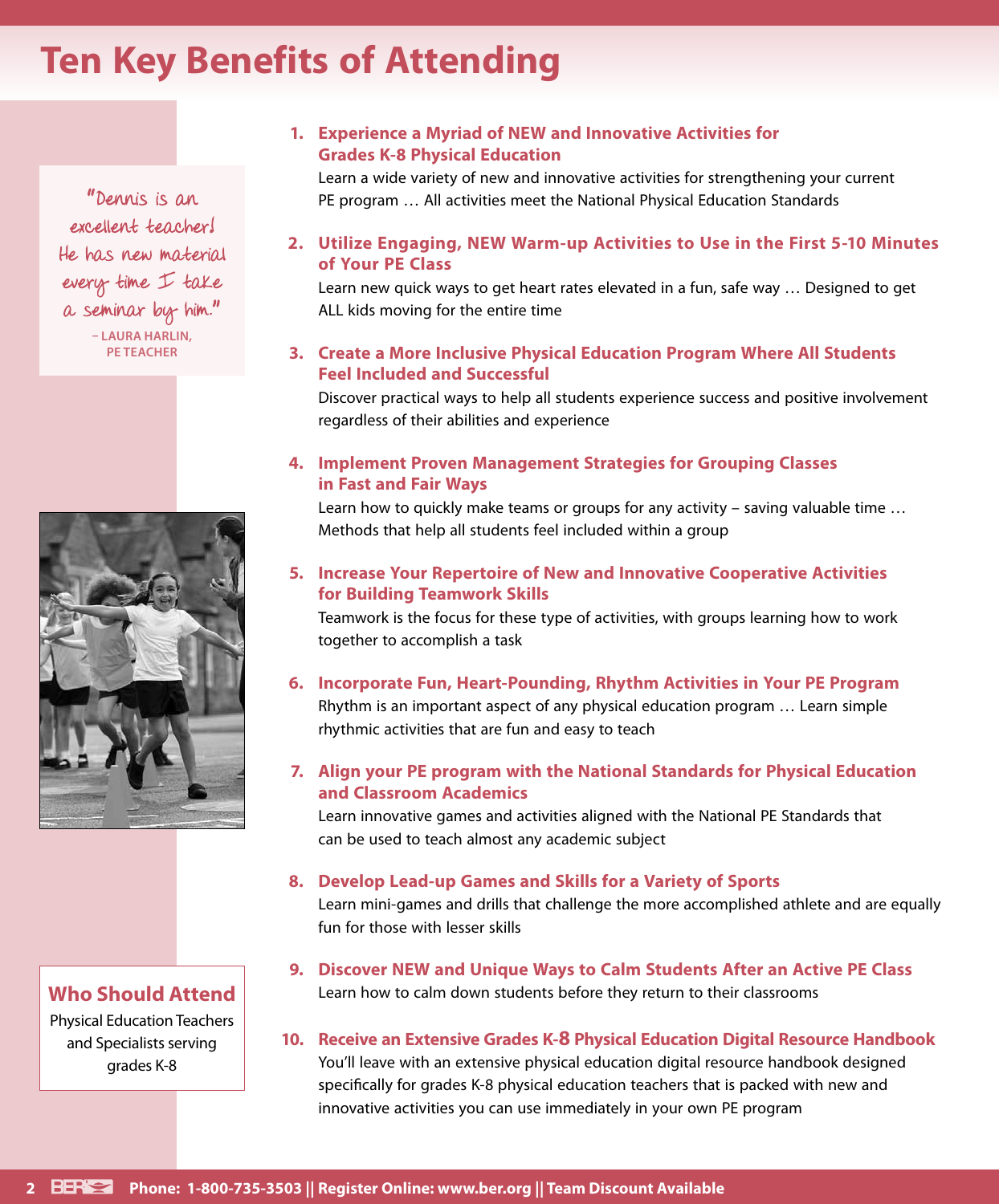## **Outstanding Strategies You Can Use Immediately**

### **What You Will Learn ...**

- **• New and innovative activities** for enhancing physical education instruction in grades K-8
- **• New, high-energy games and activities** that incorporate academics being taught in the classroom
- **• New warm-up games** that get all students moving in a fun, safe way
- **• Innovative ideas** to form teams in fast, all-inclusive ways that eliminate hurt feelings
- **• Practical, engaging movement activities** that help create a fun, safe environment and promote the enjoyment of physical education
- **• Sport skills** that challenge the highly competent while meeting the needs of those with lesser skills
- **• Proven ways to elevate the quality of PE skills** using high interest mini-games
- **• Ways to help students learn to compete diligently** without the emphasis on winning and losing
- **• Classroom-tested lesson plans** that are easy-to-follow and use limited equipment
- **• Outstanding games and activities** to use in a limited-space environment
- **• Proven methods** to level the playing field for your students with less physical ability
- **•** New **activities and games** that develop and improve sports skills
- **• Innovative ways** to make every PE class fun, energetic, fast paced, and enjoyable





" Dennis is the best! This seminar is packed full of innovative and creative ways to keep PE fun!"

**– NEILL TWIGG, ELEMENTARY PE TEACHER**

### **Practical Strategies**

Whether you are a grades K-8 PE specialist or a classroom teacher responsible for teaching your own PE, you are sure to find many new, engaging and innovative activities to increase student success and the effectiveness of your physical education program. You will have a chance to observe a wide variety of engaging PE activities presented throughout the day.

In this unique seminar, outstanding physical education teacher and PE teacher trainer **Dennis Stands** will share dozens of new and innovative activities designed to encourage maximum participation, regardless of one's skills, or special needs.

Dennis will share a variety of quick, easy ways to make teams where no child feels excluded and is able to experience success at his or her own level. Even if you are teaching in a limited space, you will find innovative ways to raise heart rates and maximize participation at the same time. Teamwork will be a component of almost every activity shared throughout this highly active seminar.

*Don't miss this unique opportunity to participate in this high-energy seminar that encourages maximum participation in physical education for all students. You will leave with dozens of strategies and activities you can use immediately in your own physical education program.*

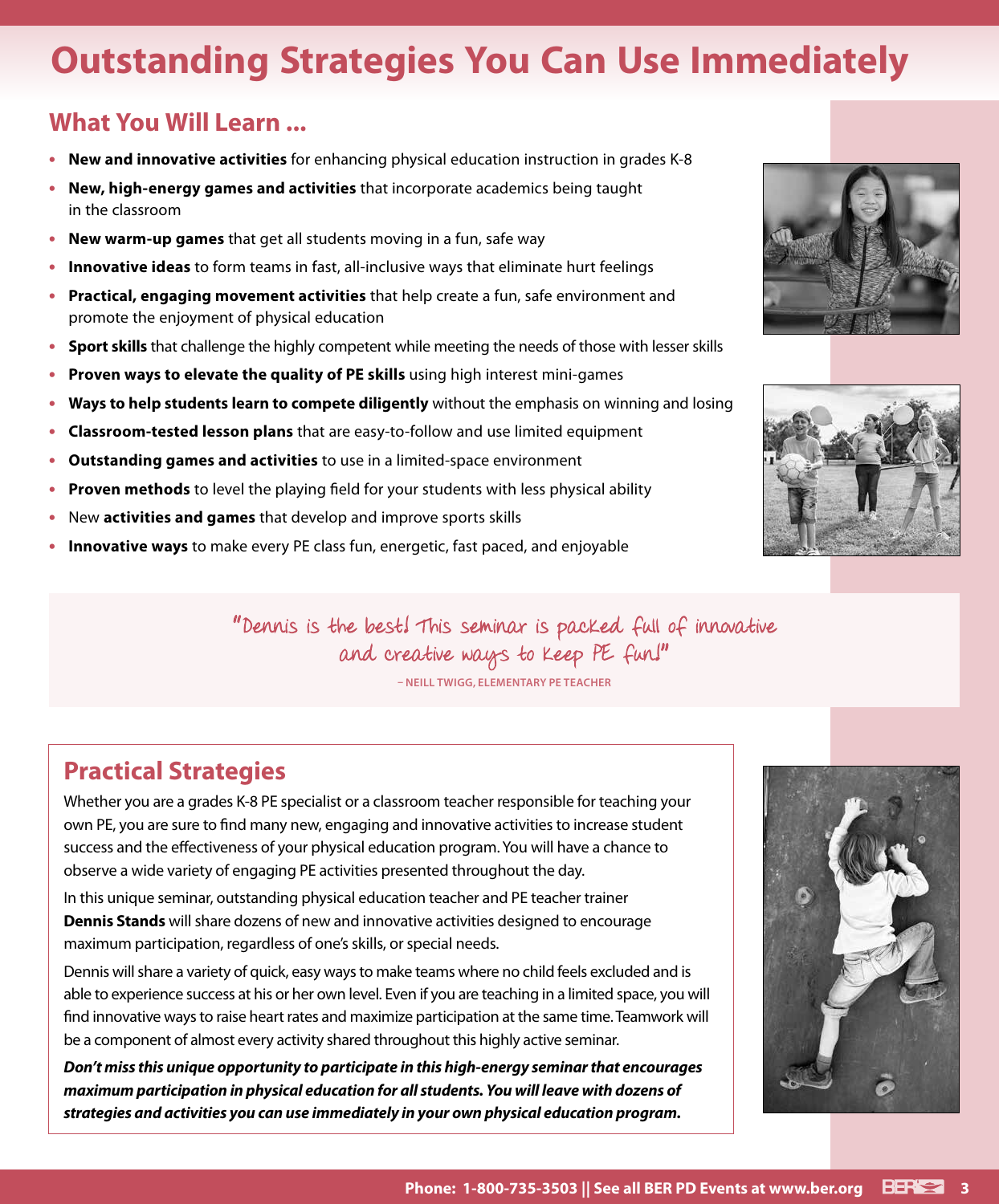### **A Message From Seminar Leader, Dennis Stands**



#### **Uniquely Qualified Instructor**

**DENNIS STANDS** is an experienced physical education teacher, outstanding presenter and author. He brings more than 30 years of teaching experience and for the past 17 years has been conducting PE teacher trainings nationwide. Dennis is passionate about making PE a fun and successful experience for all students, regardless of their ability level and presents activities designed for maximum participation, involving teamwork, skills and fun as major components. Dennis is the author of *Innovative, NEW Activities for Strengthening Your PHYSICAL EDUCATION Program (Grades K-8)*, the comprehensive physical education digital resource handbook each participant will receive. Additional authorship credits include *Fitness, Fun and Skills in Physical Education*, *Teaching High Level Skills in Physical Education*, *Building Confidence in Physical Education Skills*, and *Incorporating Teamwork and Skills in Physical Education*. Participants find Dennis' seminars to be fast moving and filled with practical ideas that can be immediately incorporated into physical education programs.

Dear Colleague:

I invite you to join me for a day of sharing many new and innovative games and activities that I guarantee will "spice up" your current PE program! Your students will thank you for showing them how much fun PE can be while learning and laughing through motivating games and activities.

My goal for this highly practical seminar is for you to experience a wide variety of activities, proven to bring a fun spark to your PE program. No matter your teaching situation, even if limited by space or equipment, you are sure to find many new and innovative games, always with an emphasis on maximum participation.

All the activities I will share in this seminar have been extensively and successfully used with grades K-8 students with a wide variety of skills and experience. My goal is to give you an array of ideas and activities you can use the next day in your own PE classes.

I hope you will join me in this fun day of learning to help make your PE program the best it can be.

I look forward to meeting you at the seminar.

Sincerely,

Dennis Stands

Dennis Stands

P.S. You will receive **an extensive grades K-8 physical education digital resource handbook** written specifically for this seminar, filled with all the activities you will experience during the seminar. You will also receive a video link to each activity for use whenever needed.

" No matter your teaching situation, even if limited by space or equipment, you are sure to find many new and innovative games, always with an emphasis on maximum participation."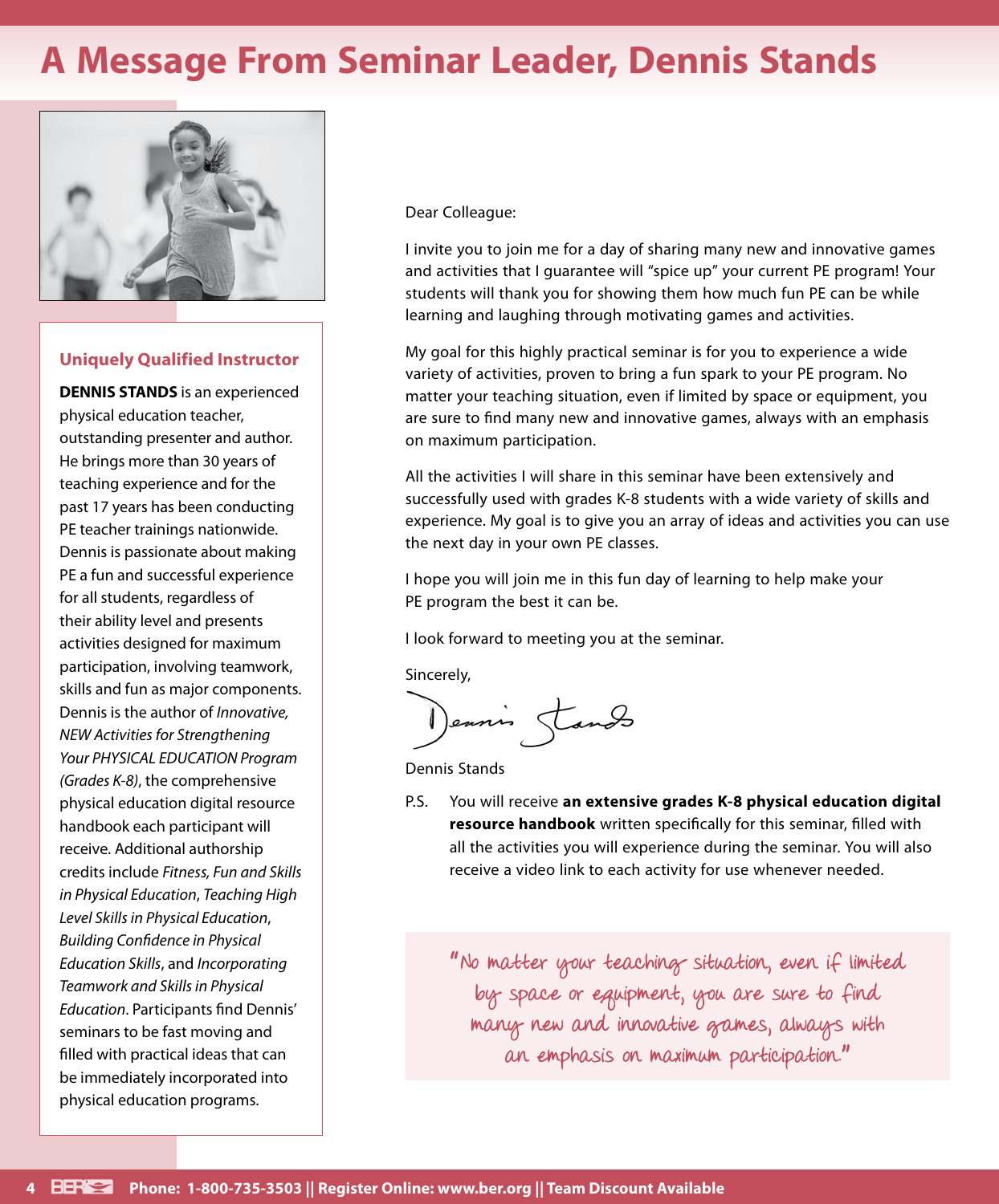### **What Your Colleagues Say About Dennis Stands**

*"Dennis is an excellent teacher! He has new material every time I take a seminar by him."* **– Laura Harlin, PE Teacher**

*"Dennis has great energy and information!"* **– Raymond Brandon Hellstrom, PE Teacher**

*"So excited to have a non-sports based PE program. This seminar will help me develop a more fitness-based program."* **– Cheyenne Freeman, Grades 6-8 PE Teacher**

*"This is an extremely useful seminar. We are able to participate in the activities along with bringing the book of activities back with us. Dennis is very knowledgeable in physical education and knows how to differ the instruction for all ages."* **– Sandra Graves, PE Teacher**

*"Dennis's positive demeanor permeates joy for teaching physical education and life."* **– Lisa Miller, K-5 PE Teacher**



*"This is a great booster for my PE class and the games we play."* **– Toni Reynolds, PE Teacher**

*"Even with 29 years of teaching elementary PE under my belt, I will start the day tomorrow with great, new ideas!"* **– Kristi Reynier, K-3 PE Teacher**

*"Dennis is wonderful! I came away with lots of good ideas. He is very resourceful as well!"*

**– Mike Rodgers, PE Teacher**

*"Everything Dennis showed us was perfect. I can take all of it and implement it immediately into my program. Had a ton of fun and enjoyed the entire seminar. Dennis is an excellent presenter and I have been teaching for 32 years and learned a lot today."*

**– Blake Chong, K-5 PE Teacher**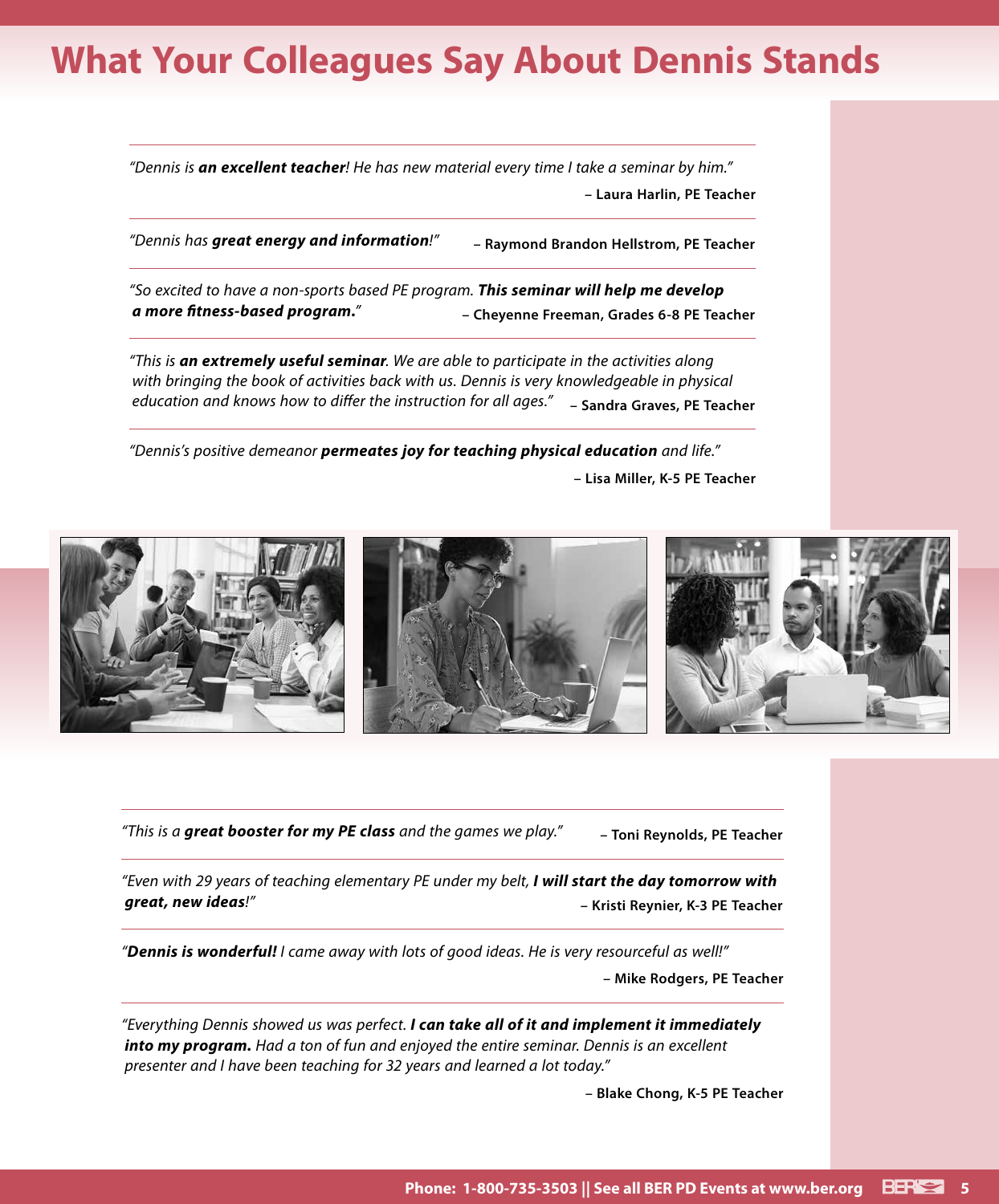### **Special Benefits of Attending**



"Dennis is a great instructor and model for PE."

**– ROB HILL, MIDDLE SCHOOL PE TEACHER**

### **On-Site Training**

Most BER seminars can be brought to your school or district in-person or online. See the options at www.ber.org/onsite or call 877-857-8964 to speak to one of our On-Site Training Consultants.

### **Extensive Physical Education Digital Resource Handbook**

Each participant will receive an extensive physical education digital resource handbook specifically designed for this seminar. The handbook includes:

- New warm-up games that keep everyone moving
- Cool-down activities, used following an active class, before sending students back to the classroom
- Fun, easy-to-learn rhythmic activities, using music available through iTunes
- Interesting and fun cooperative activities requiring the entire group to work together

#### **Share Ideas with Other PE Teachers**

This seminar provides a wonderful opportunity for participants to share ideas with other PE teachers interested in enhancing their grades K-8 physical education programs.

### **Consultation Available**

Dennis Stands will be available for consultation regarding your questions and the unique needs of your own PE programs.

### **Meet Inservice Requirements / Earn State CEUs**

Participants of Live Online Seminars and those completing the Recorded Version online can receive a certificate of participation that may be used to verify five continuing education hours. For details about state CEUs available, visit www.ber.org/ceus

### **Earn One to Four Graduate Semester Credits**



Up to four graduate level professional development University  $of$  Up to four graduate level professional developr Massachusetts credits are available with an additional fee and completion of follow-up practicum activities. Details

for direct enrollment with University of Massachusetts Global will be available at this program.

### **Can't Attend?**

### **Other Professional Development Options:**

### **Recorded Version of the Seminar**

A video recorded version of this seminar will be available to take online at your convenience. You'll have access to the entire course and to the extensive digital resource handbook. Optional CEUs and graduate credit available. To enroll, see registration form on page 7.

### **Related On-Demand Online Courses**

A related On Demand Video-Based Online Learning course, *Innovative, New Activities for Strengthening Your Physical Education Program,* for Grades K-8, is available for immediate registration. To enroll, visit www.ber.org/online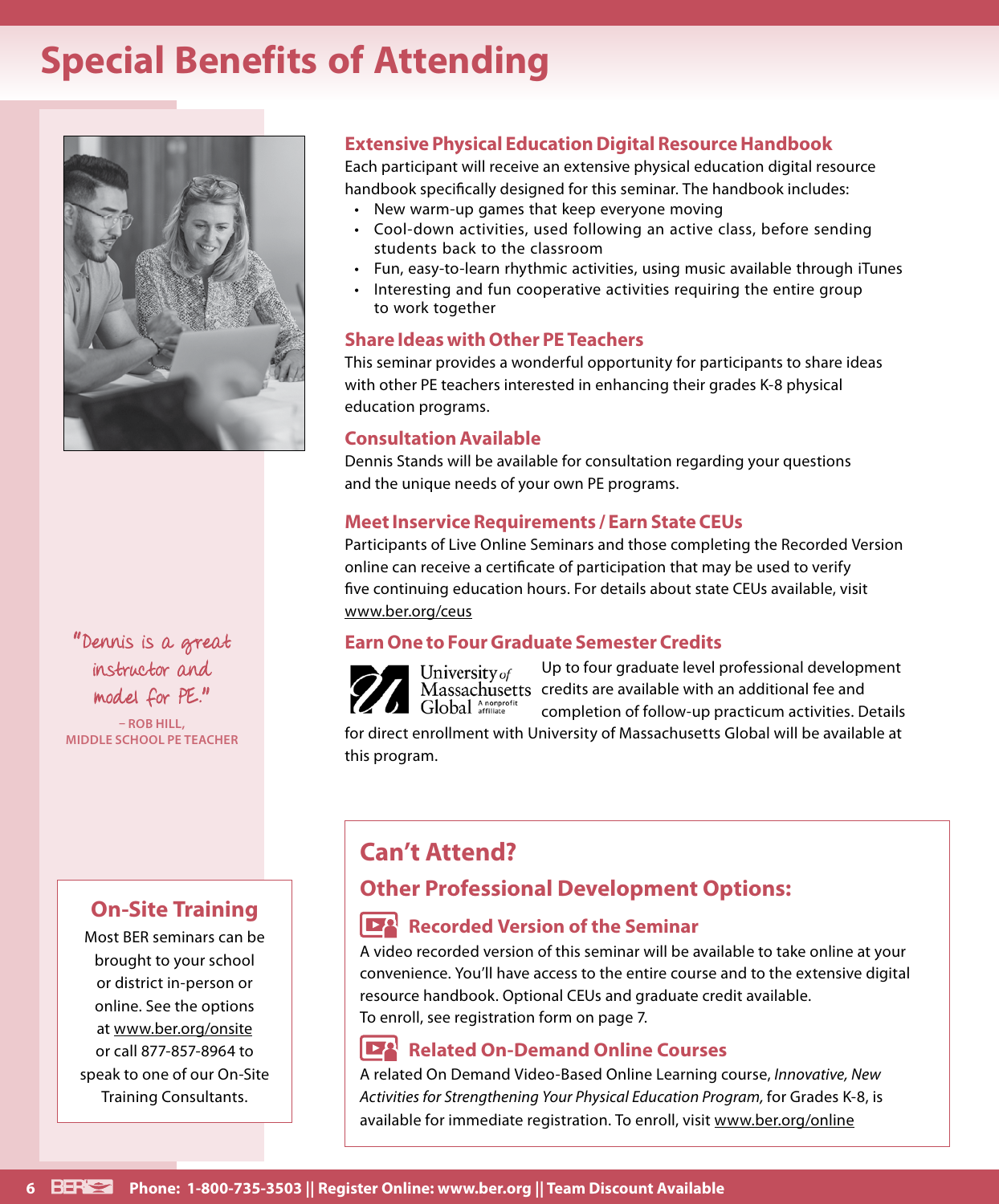### **Innovative, NEW Activities for Strengthening Your**  PHYSICAL EDUCATION Program

**(Grades K-8)**

| <b>Registration (PSS2M1)</b>                                                                                                                                                                | <b>FIVE EASY WAYS TO REGISTER:</b>                                                                                                                                                                                                                                                    |
|---------------------------------------------------------------------------------------------------------------------------------------------------------------------------------------------|---------------------------------------------------------------------------------------------------------------------------------------------------------------------------------------------------------------------------------------------------------------------------------------|
| $\Box$ <b>1. LIVE ONLINE:</b> July 20, 2022 (Start time: 9 AM Eastern)                                                                                                                      | <b>REGISTER ONLINE at: www.ber.org</b>                                                                                                                                                                                                                                                |
| $-or -$<br>2. I'd like to order the recorded version of this seminar                                                                                                                        | <b>EMAIL this form to: register@ber.org</b>                                                                                                                                                                                                                                           |
| <b>FIRST NAME</b><br>M.I.<br><b>LAST NAME</b>                                                                                                                                               | PHONE toll-free: 1-800-735-3503<br>(Weekdays 5:30 am - 4:00 pm Pacific Time)                                                                                                                                                                                                          |
|                                                                                                                                                                                             | FAX this form to: 1-425-453-1134                                                                                                                                                                                                                                                      |
| POSITION, SUBJECT TAUGHT<br><b>GRADE LEVEL</b>                                                                                                                                              | <b>MAIL this form to: Bureau of Education &amp; Research</b><br>915 118th Avenue SE . PO Box 96068                                                                                                                                                                                    |
| SEMINAR LOCATION NUMBER: _______<br>(Please see list above)                                                                                                                                 | Bellevue, WA 98009-9668                                                                                                                                                                                                                                                               |
| List additional registrants on a copy of this form                                                                                                                                          | <b>Program Hours</b>                                                                                                                                                                                                                                                                  |
| <b>SCHOOL NAME</b><br>SCHOOL MAILING ADDRESS                                                                                                                                                | • All Live Online seminars start times are described on the cover<br>• Check-in 15 minutes prior to the seminar<br>• Live Online seminars are five hours in length plus breaks<br>• Registrants will receive login information by email four days before<br>their Live Online seminar |
|                                                                                                                                                                                             | Fee                                                                                                                                                                                                                                                                                   |
| <b>CITY &amp; STATE</b><br>ZIP CODE                                                                                                                                                         | The registration fee is \$279 per person, \$259 per person for groups of<br>three or more registering at the same time. Call us at 1-800-735-3503                                                                                                                                     |
| <b>SCHOOL PHONE NUMBER</b><br>HOME PHONE NUMBER                                                                                                                                             | for groups of ten or more. Payment is due prior to the program.<br>Fee includes seminar registration, a certificate of participation and                                                                                                                                              |
| $\lambda$<br>€<br>$\lambda$<br>Registration confirmations and login details are sent via e-mail                                                                                             | an extensive digital resource handbook. The fee is the same for<br>Live Online Seminars or Recorded Seminars.                                                                                                                                                                         |
| E-MAIL ADDRESS (REQUIRED FOR EACH REGISTRANT)                                                                                                                                               | <b>Cancellation/Substitutions</b>                                                                                                                                                                                                                                                     |
|                                                                                                                                                                                             | 100% of your paid registration fee will be refunded if you can't attend<br>and notify us at least 10 days before the seminar. Late cancellations                                                                                                                                      |
| HOME MAILING ADDRESS                                                                                                                                                                        | made prior to the event date will be refunded less a \$15 service fee.<br>Substitutions may be made at any time without charge.                                                                                                                                                       |
| <b>CITY &amp; STATE</b><br>ZIP CODE                                                                                                                                                         | <b>Further Questions</b>                                                                                                                                                                                                                                                              |
|                                                                                                                                                                                             | Call the Bureau of Education & Research (800) 735-3503 or visit<br>us online at www.ber.org. The Bureau is North America's leading<br>presenter of PD training for professional educators. Programs                                                                                   |
| IMPORTANT – PRIORITY ID CODE: EPSS2M1                                                                                                                                                       | are based on sound research, are highly practical in content and<br>consistently receive excellent evaluations.                                                                                                                                                                       |
| <b>METHOD OF PAYMENT - Team Discount Available</b>                                                                                                                                          | <b>Program Guarantee</b>                                                                                                                                                                                                                                                              |
| The registration fee is \$279 per person,<br>for teams of three or more registering at the same time, the fee is \$259<br>per person. Payment is due prior to the program. No cash, please. | We stand behind the high quality of our programs by providing the<br>following unconditional guarantee: If you are not satisfied with this<br>program, we'll give you a 100% refund of your registration fee.                                                                         |
| $\Box$ A check (payable to <b>Bureau of Education &amp; Research</b> ) is attached                                                                                                          |                                                                                                                                                                                                                                                                                       |
| $\Box$ A purchase order is attached, P.O. #<br>(Be sure to include priority ID code on the P.O.)                                                                                            |                                                                                                                                                                                                                                                                                       |
| $\Box$ Charge my:<br>□ MasterCard<br>$\Box$ VISA<br>$\Box$ Discover                                                                                                                         |                                                                                                                                                                                                                                                                                       |
| MO/YR<br>(Found on back of card)                                                                                                                                                            |                                                                                                                                                                                                                                                                                       |
|                                                                                                                                                                                             |                                                                                                                                                                                                                                                                                       |